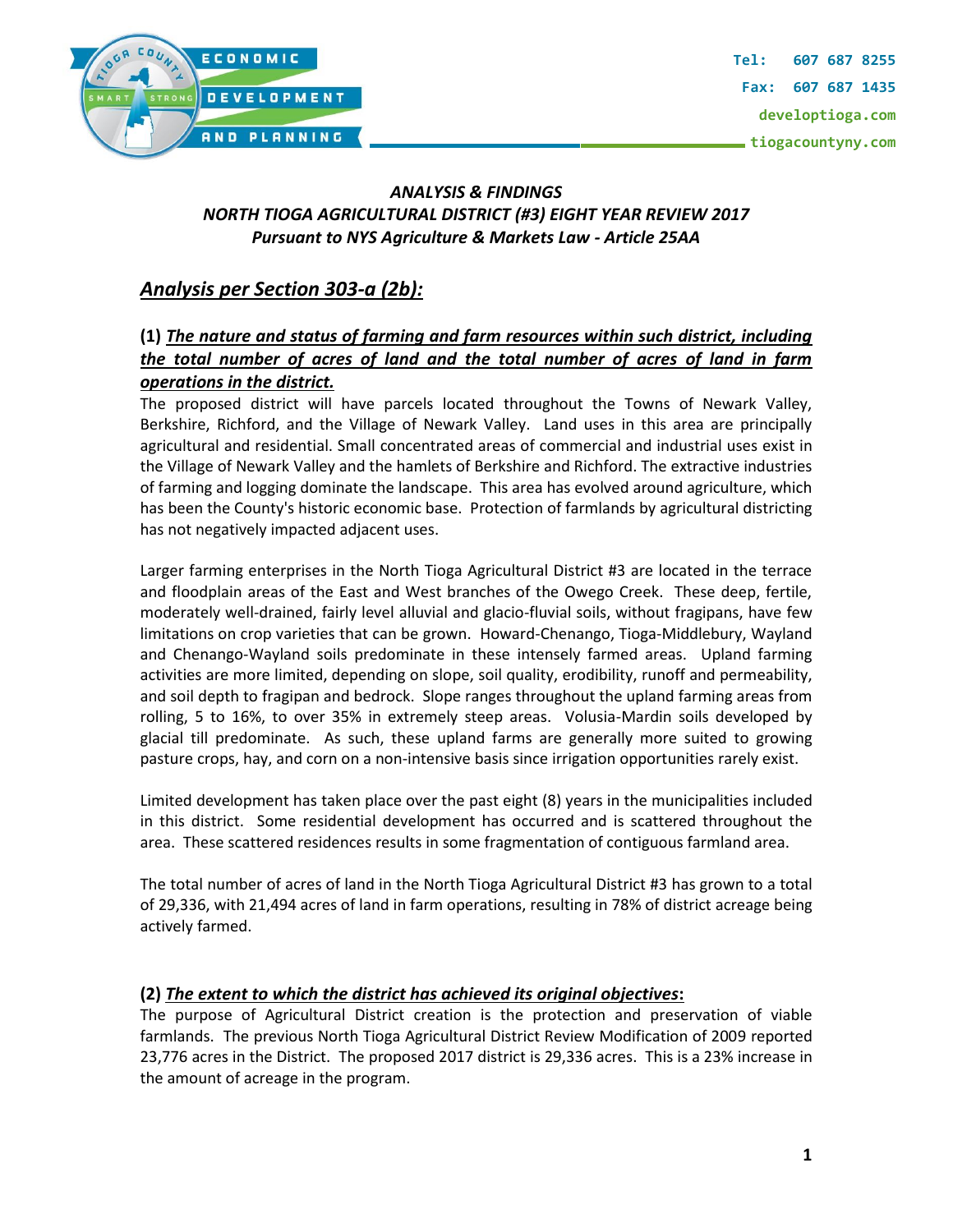Data collection during this eight-year review show that farmers own a total of 21,494 acres and rent a total of 1,311 acres of land to augment their agricultural operations. Additionally, this current review resulted in 31 more farms enrolled in this agricultural district; an increase from 62 to 93 in the eight-year period. Hay is the most numerous with 31 farmers reporting this principal farm operation on their farm in the district. Dairy and other livestock follow in the number of farms reporting these as their principal agricultural enterprise. The following table illustrates the current picture of farm enterprises by type within this district:

| <b>FARM ENTERPRISE</b>       | <b>FARM COUNT</b> |
|------------------------------|-------------------|
| Hav                          | 31                |
| Dairy                        | 20                |
| Livestock (other than dairy) | 18                |
| Silviculture                 | 4                 |
| Grain Cash Crop              | 3                 |
| Fruits                       | $\overline{2}$    |
| Vegetables                   | $\overline{2}$    |
| Honey                        | 1                 |
| Nursery/Ornamentals          | 1                 |
| Poultry                      | 1                 |
| Timber                       | 1                 |
| Checked More Than One        |                   |

The North Tioga Agricultural District #3 is still achieving its original objectives, which is preserving farmland within the district. This particular area of Tioga County contains less farming and agricultural land than other areas of the county, due to existence of state forest land plus rugged terrain. Juxtaposed to that is the narrow, fertile valley of the West Brach of Owego Creek running along the western boundary of the municipalities in this agricultural district, which contains highly valuable and productive farmland. It is important to keep this pristine, scenic valley in productive agriculture. Presence of the agricultural district and its significant role in preserving farmland has spread among farmers through word of mouth, especially during these eight-year reviews when direct correspondence with farmers regarding the NYS Agricultural District Program takes place.

Methodology for petitioner recruitment was intensive and included direct mailings, key farmer reviews, cross-referencing to previously reported agricultural lands, and follow-up telephone interviews for the purpose of accurate data collection and mapping.

#### **(3)** *The extent to which county and local comprehensive plans, policies and objectives are consistent with and support the district.*

The Town of Richford completed and adopted an updated comprehensive plan 2016, and the Towns of Berkshire and Newark Valley, as well as the Village of Newark Valley are all currently updating their comprehensive / master plans. County planning works with the municipalities in these efforts to ensure that there are no conflicts between the goals and objectives of these plans and this eight-year review of the North Tioga Agricultural District. The composition of this